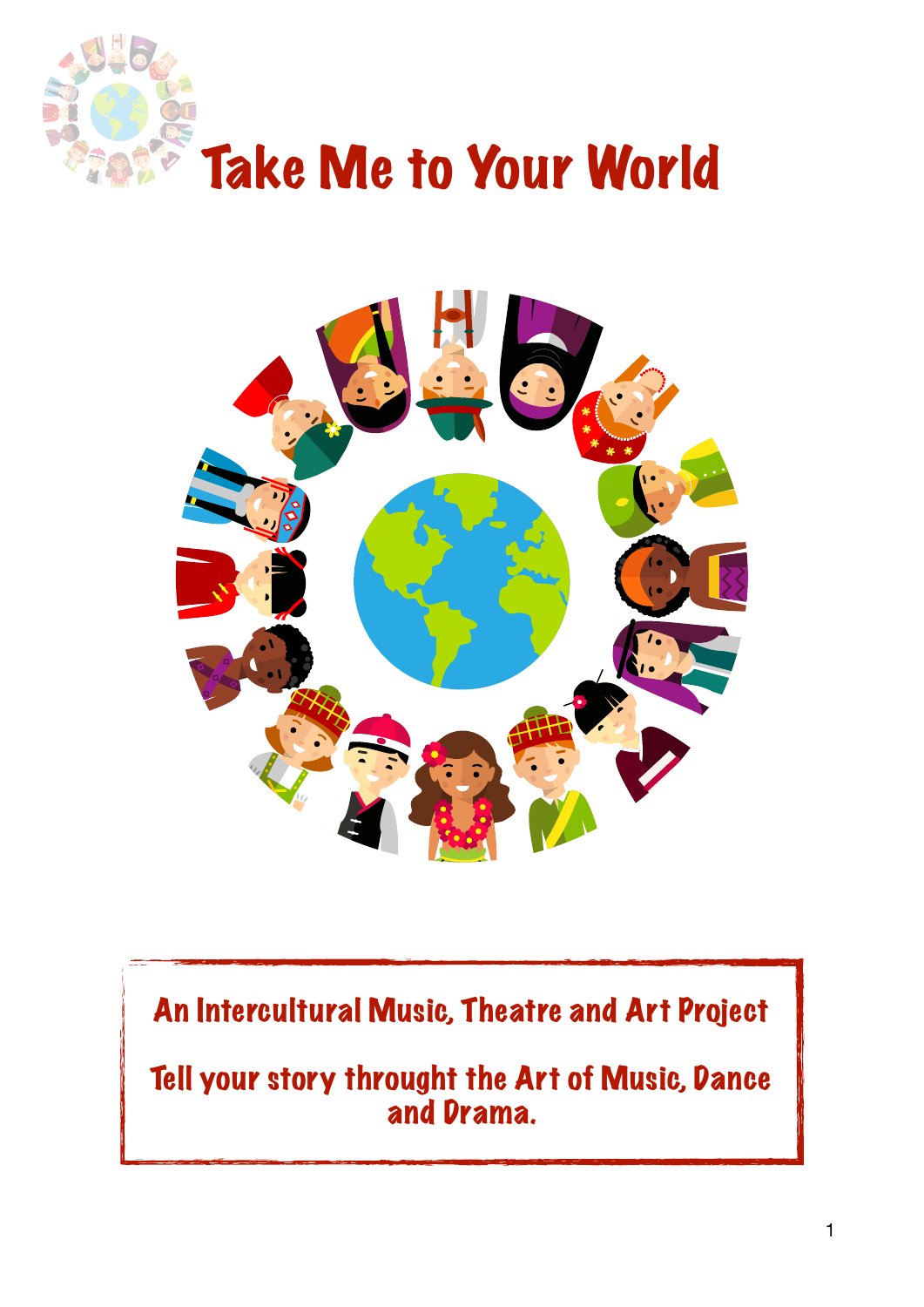

"Take me to your World" is a 7-day long theatre project for scholars from the age of 12. Led by a group of four professional performing artists and highlyskilled coaches, the students go on a journey, discovering the endless possibilites of Music, Dance and Drama in order to become the authors, composers and choreographers of their own musical theatre piece. The coaches help the group explore their potential, engaging with their world to create something truly unique and to fearlessly express themselves in front of an audience. Personal exchange, communication and team spirit are important pillars in this exciting project. The project is rounded off with a public performance.



# Our Mission

The aim of our project "Take me to your world" is to build bridges between young people of different cultures, countries and religions. We want to celebrate our differences and embrace our similarites. At the center, however, stands every single youngster taking on the challenge of telling their story, defending their values and expressing themselves, all while speaking the universal language of art.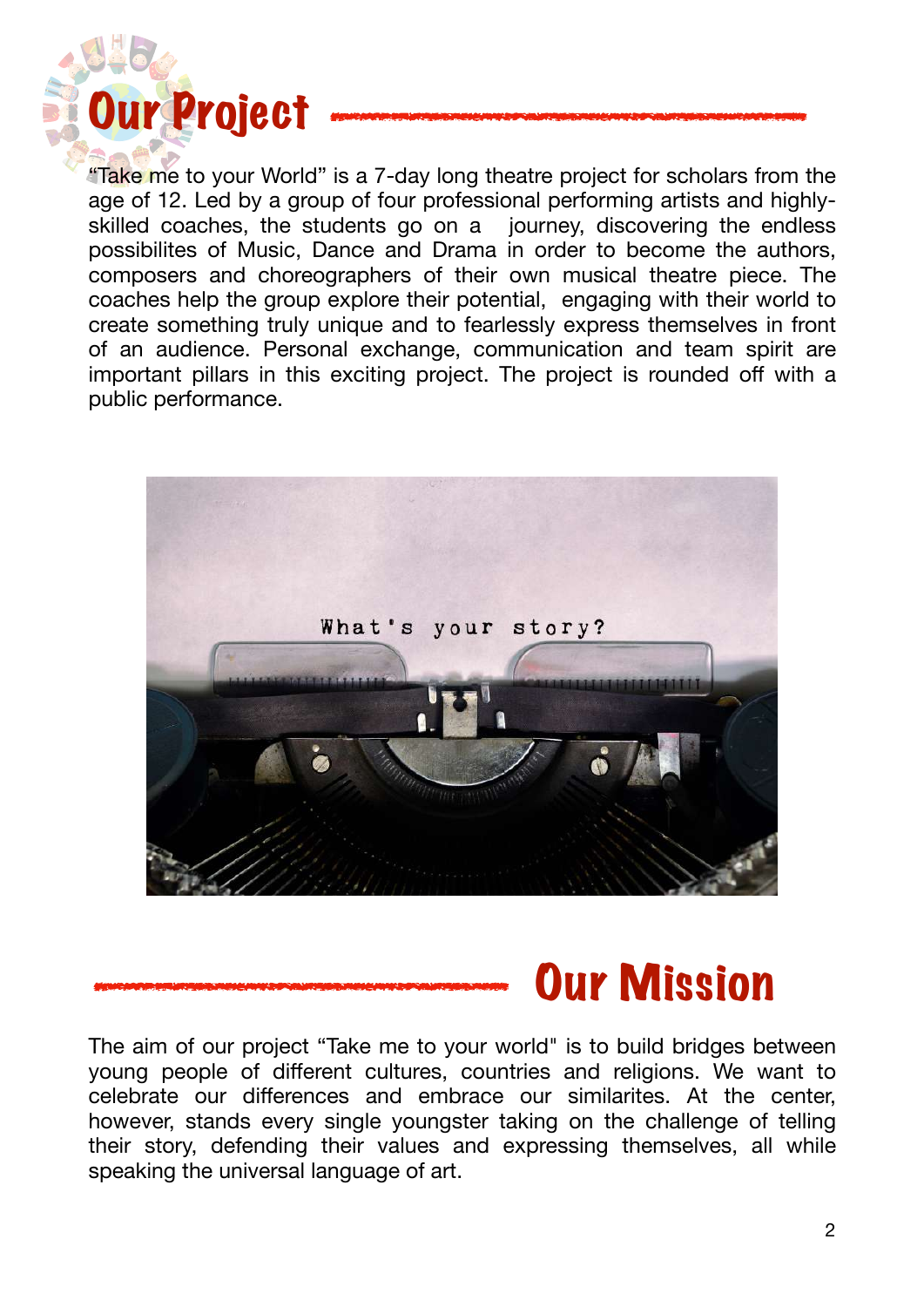

#### Creative Writing

The students express their thoughts on specific topics in the form of texts (such as prose, poetry, rap, dialogue, etc.). The fundamental building block is working with symbols and metaphors. The material developed serves, among other things, as a basis for the other workshops.

#### Storytelling

The students express their stories, their thoughts and feelings on certain topics through acting. Scenes and elements are created through improvisation and performance exercises.

#### Moving

The body serves as the students' only means of expression. Through movement, different dance styles, body language, mime, facial expressions and gestures, they learn to bring their stories to life. The students become their own choreographers.

#### Sounding

Sounds, tones and noises create the world in which the thoughts and stories of the students are expressed. In addition to buiding and playing on instruments, the students get the chance to work with their own voices, learn about harmonies and ways tp re-create everyday sounds and turn them into music.

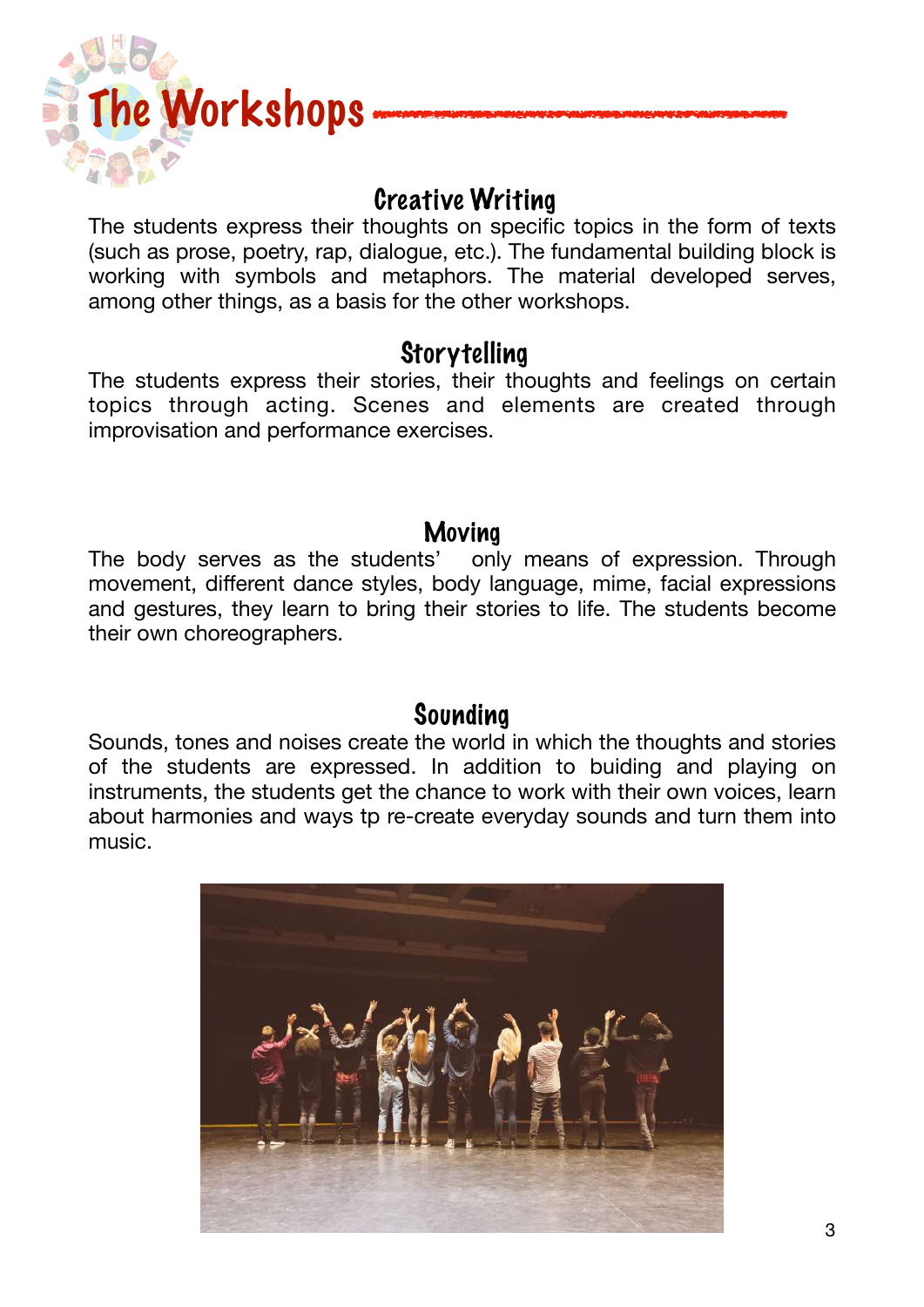

Each day begins with an opening- and ends with a closing circle. In these sessions, participants discuss their daily goals and reflect on the progress and events of the day. Each session will have a specific theme of motivation and will include a group exercise.

**Day 1** On the first day the project is presented to the students. They then begin to rotate between the four artistic workshops in individual groups to gather a first impression. The coaches also have the opportunity to get to know the students a little bit. After the closing session, each student can choose the workshop he or she wants to attend for the rest of the week. The coaches then assign the groups according to the students' wishes.

**Day 2** After the opening circle, the individual artist workshops begin. In the beginning, the focus lies on technique and methodology in each respective art form. The students learn dance steps, do drama exercises, engage with textual style, singing and harmony. The coaches get to know their students better and assess their potential.

Day 3-5 These days serve the purpose of creating the material: choreographies, songs and/or pieces of music, texts and scenes. The students are made aware of their progress and their achievements on a daily basis, always focussing on the goal ahead. The coaches assess the products of the day in a private meeting every afternoon and assemble them to create a cohesive production.

**Day 6** On this day, all groups merge. The presentation is pieced together on stage. This is followed by a technical rehearsal to adjust light and sound appropriately, also allowing the students to familiarize themselves with the process and staging.

**Day**  $\overline{7}$  The day starts with a group warm-up. Then the dress rehearsal takes place, after which the students can go home and prepare for the evening performance.

**We are more than happy to organize more than one performance.**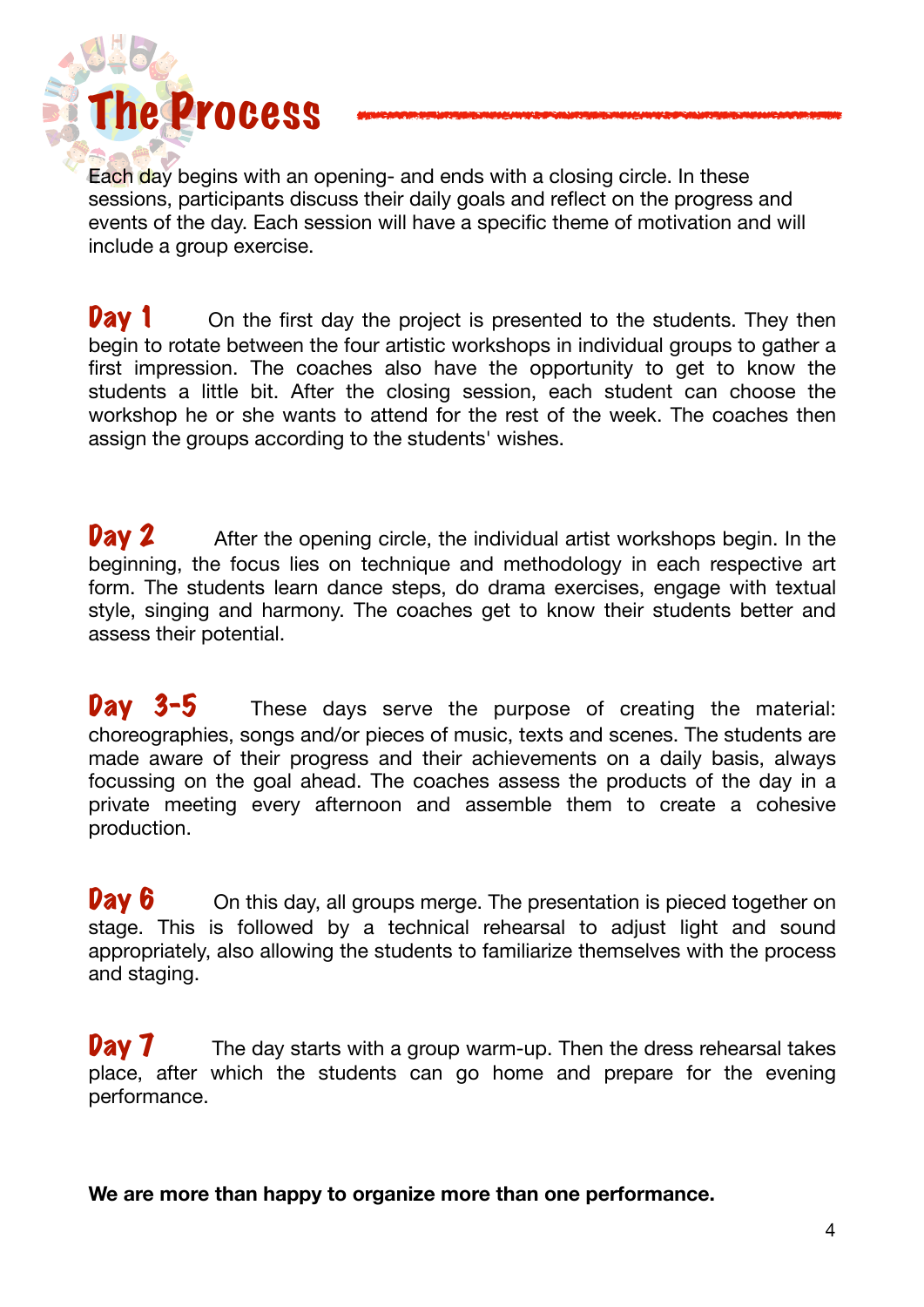# The Schedule

**AHR** 

|                  | Day 1                                                    | Day 2                                                     | Day 3                                       | Day 4                                  | Day 5                                 | Day 6                                                               | Day 7                           |
|------------------|----------------------------------------------------------|-----------------------------------------------------------|---------------------------------------------|----------------------------------------|---------------------------------------|---------------------------------------------------------------------|---------------------------------|
| <b>Morning 1</b> | Introduction                                             | <b>Opening Circle</b><br><b>Creative Writing</b><br>(all) | <b>Opening Circle</b><br>Storytelling (all) | <b>Opening Circle</b><br>Singing (all) | <b>Opening Circle</b><br>Moving (all) | <b>Artist Coaches</b><br>present the<br>final piece<br>Runthrough 1 | <b>Final Dress</b><br>Rehearsal |
| <b>Morning 2</b> | Trial Workshops 1                                        | <b>Individual Artist</b><br>Workshops                     | <b>Individual Artist</b><br>Workshops       | <b>Individual Artist</b><br>Workshops  | <b>Individual Artist</b><br>Workshops |                                                                     |                                 |
| Lunch            | Lunch                                                    | Lunch                                                     | Lunch                                       | Lunch                                  | Lunch                                 | Lunch                                                               | OFF                             |
| Afternoon 1      | Trial Worksops 2                                         | <b>Individual Artist</b><br>Workshops                     | <b>Individual Artist</b><br>Workshops       | <b>Individual Artist</b><br>Workshops  | <b>Individual Artist</b><br>Workshops | <b>Technical</b><br>Runtrough                                       |                                 |
| Afternoon 2      | Closing Circle and<br>students choose<br>their workshops | Closing Circle and<br>Reflection                          | Closing Circle und<br>Reflection            | Closing Circle und<br>Reflection       | Closing Circle und<br>Reflection      |                                                                     | Evening<br>Performance          |

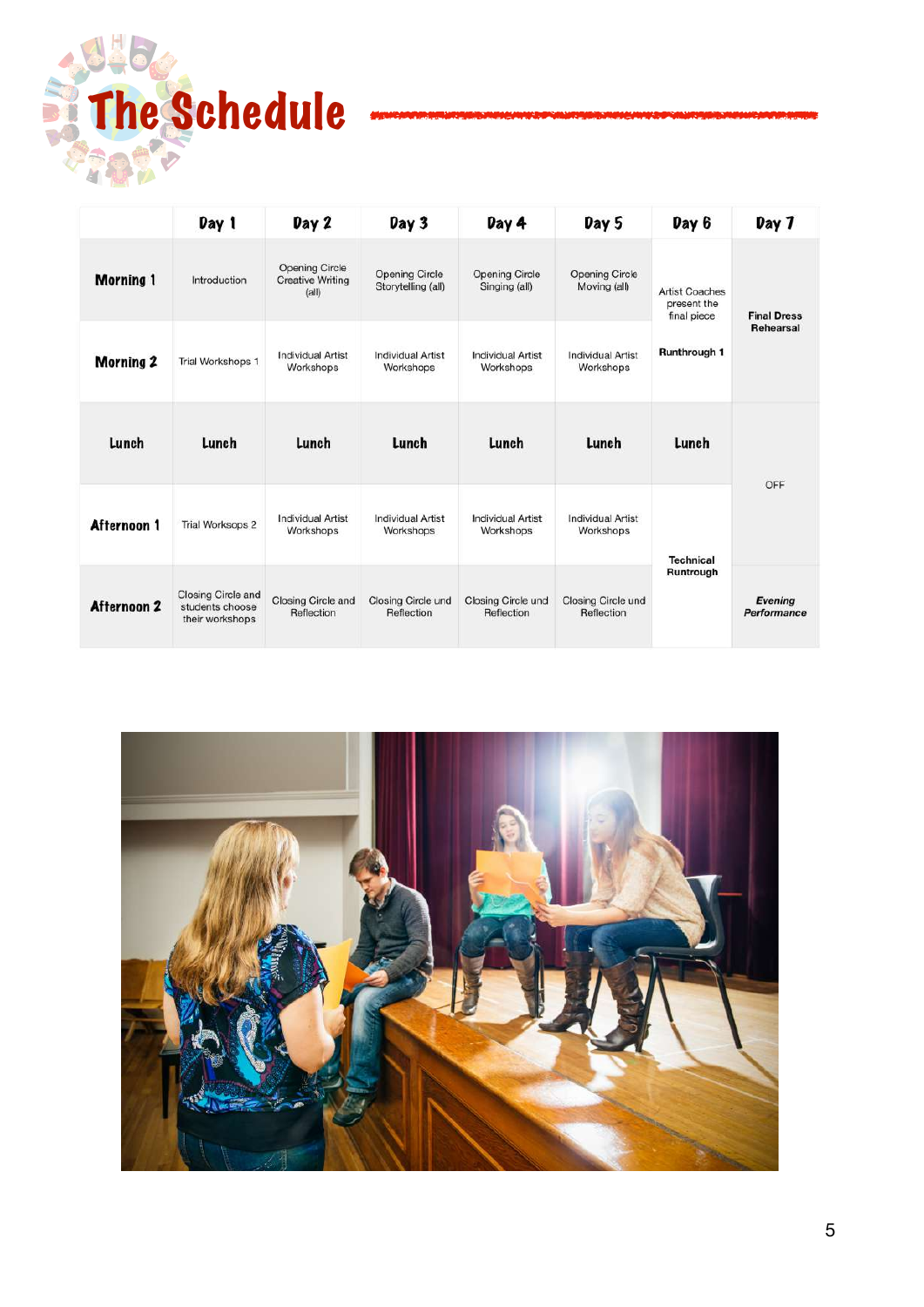# Technical and Organisational Aspects:

- Ideally 30-70 Students
- 4 Rehearsal Spaces: 2 spacious rooms, 1 Music room with a keyboard or piano (if possible) and 1 normal classroom
- 1 music system with speaker in every room
- 1 private work space for the coaches
- Any type of performance space
- each workshop must be attended by at least one teacher from the school

#### For the students:

- personalized T-Shirt
- personalized notebook and pen (with project logo)





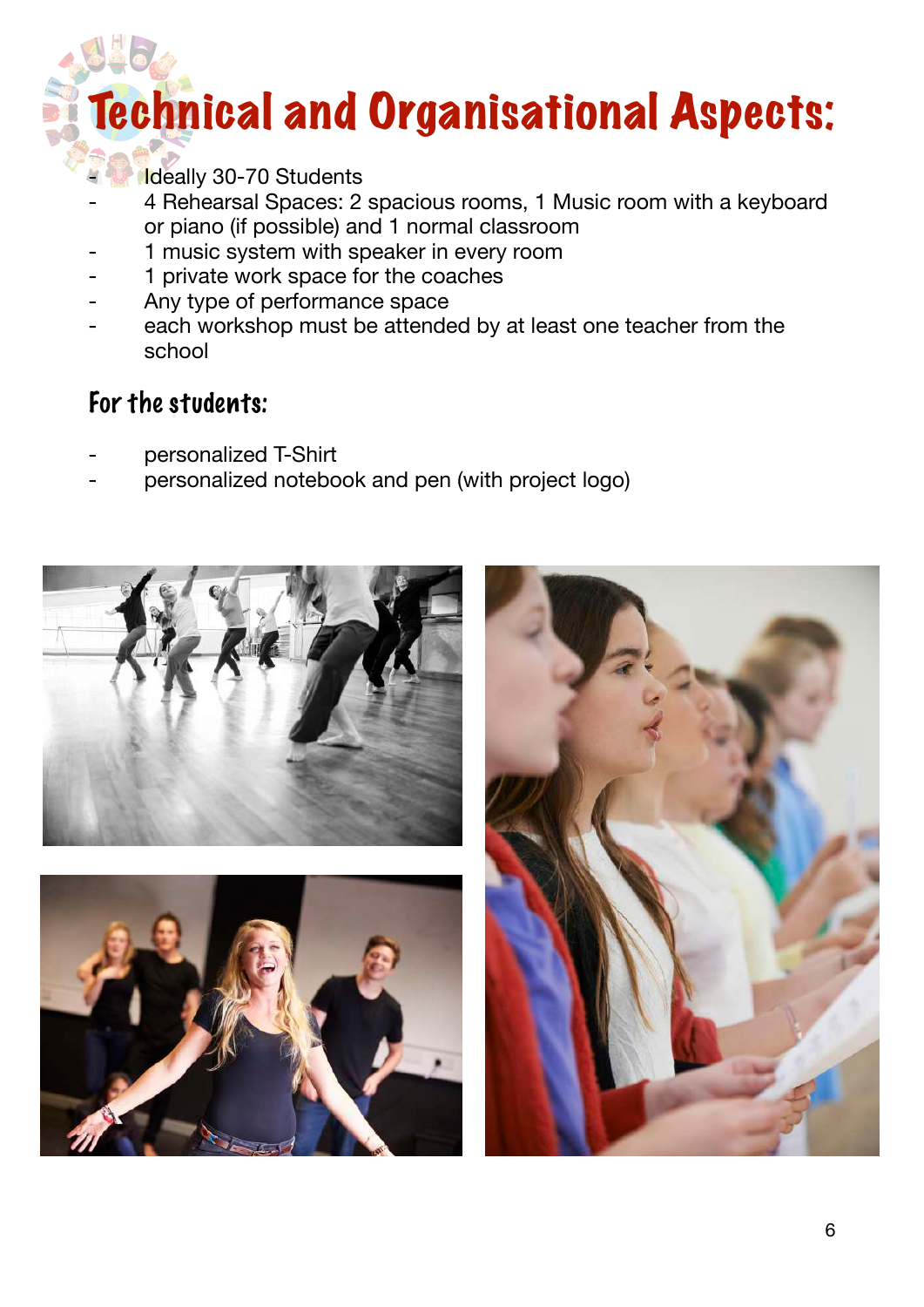

#### *Christian Morgenstern*

In today's fast-paced world, one's own identity, values and ambition seem to become more and more vague. This project gives young people the chance to explore their roots and focus on what makes them who they are. The students learn to interpret their own thoughts and express their fears, joy, anger, insecurities and hopes in front of an audience. Theirs feelings are heard and acknowledged. Vulnerabilty creates strength and helps the participants to become more confident in their own voice and more assured about their place in this world.



# **Contact**

**Are you interested in this project? We would love to get in touch with you. For any questions and further information, please do not hesitate to contact us.** 

**Project leader: Julian Fernandez Email: [contact@julian-fernandez.com](mailto:contact@julian-fernandez.com) Tel.: +49 172 254 4448**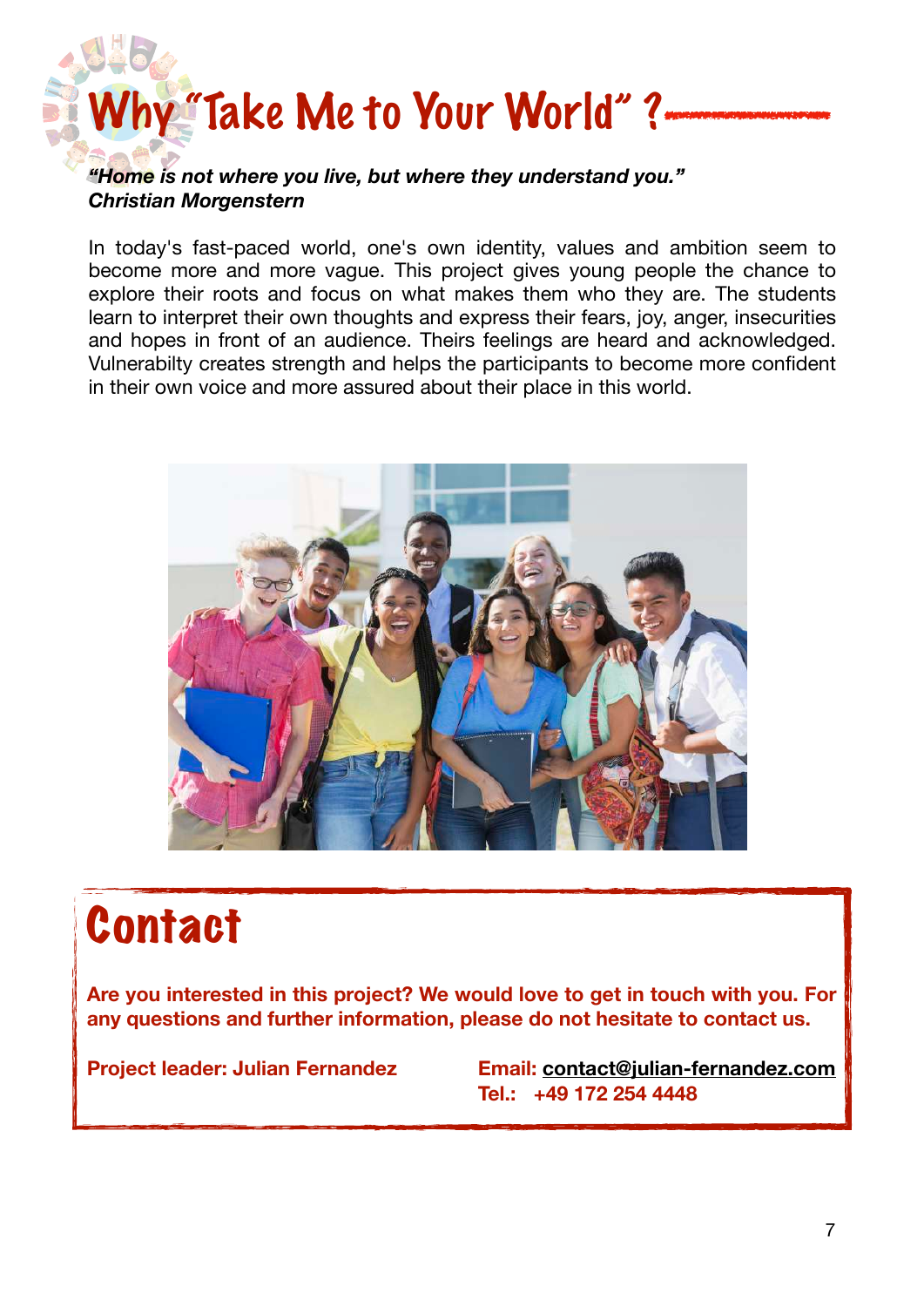| <b>Estimated Project Costs outside of Europe</b> | in Euro   |
|--------------------------------------------------|-----------|
| Airfare for 4 Coaches                            | $4000 -$  |
| Rental Car, including petrol                     | $550 -$   |
| Printed writing material for 70 students         | $250 -$   |
| Salary for 4 Coaches                             | 12 000 .- |
| Accommodation for $+/- 10$ nights                | $2200 -$  |
|                                                  |           |
| <b>Total</b>                                     | 19 000 .- |

#### *Disclaimers:*

Depending on the size of the group (45 students or less) the coaching team will consist of only 3 artists. In this case the salary will be  $\epsilon$ 9 000.- The salary is calculated at an hourly rate of  $\epsilon$  30.per coach. This includes preparation and post assessments.

Transport and accommodation may vary depending on the location.

Accommodation costs are based on a 3-4 bedroom self-service apartment (airbnb).

Depending on the school amenities, technical equipment and keyboards may need to be hired. This is to be done at the discretion of the school. The project however, is not dependant on these technicalities.

#### *Fundraising:*

Generally, the schools are responsible for raising the funds for the project, but we try to help as much as we can.

We prefer to keep all funding project-based. Once a school has confirmed a date, we will try to raise funds for this school specifically. Funds need to be secured at least 3 months before the project begins.